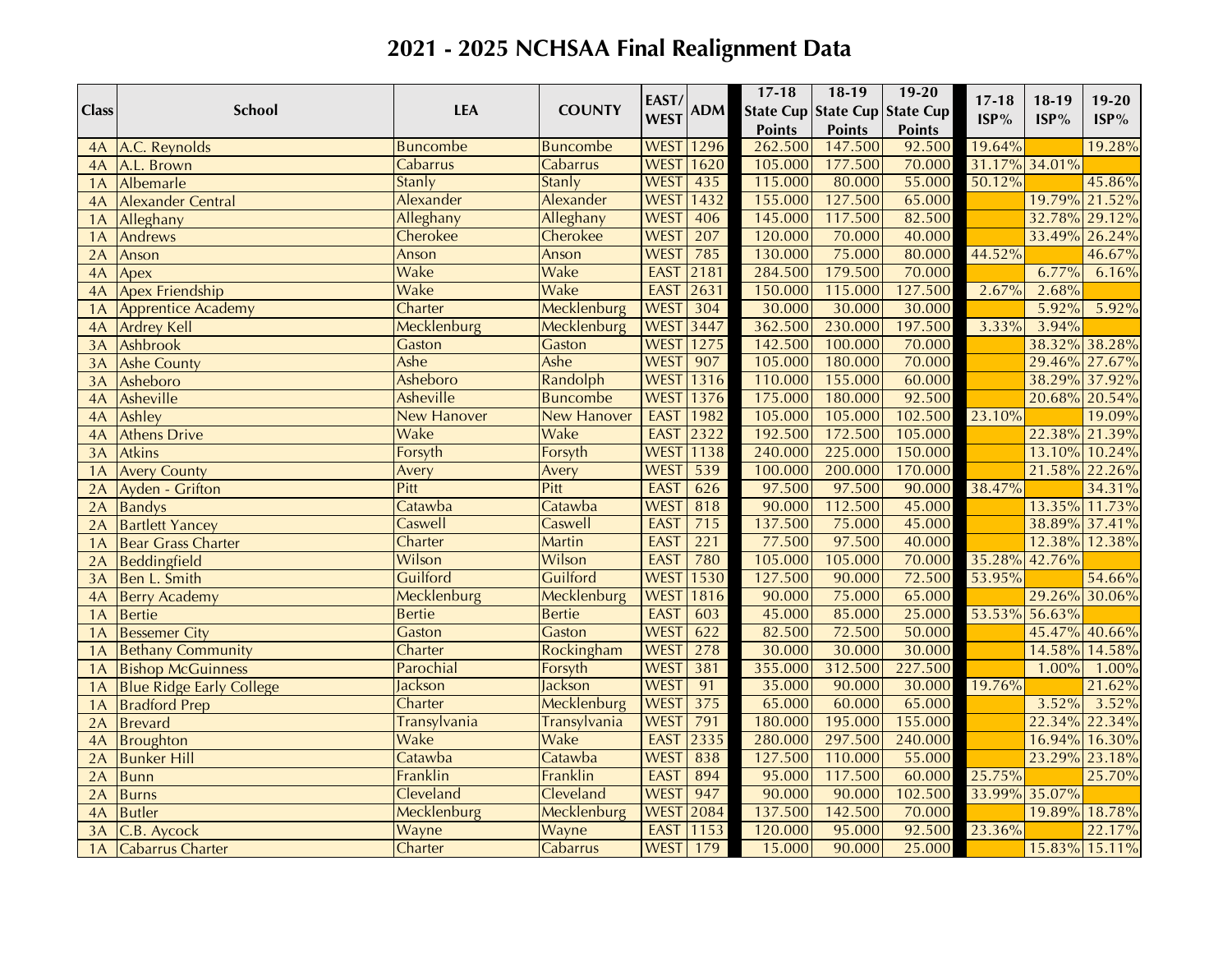| 2A | <b>Camden County</b>                | Camden               | Camden            |             | <b>EAST</b> 592  | 122.500 | 155.000 | 75.000  | 11.14%        | 9.95%         |          |
|----|-------------------------------------|----------------------|-------------------|-------------|------------------|---------|---------|---------|---------------|---------------|----------|
| 3A | <b>Cape Fear</b>                    | <b>Cumberland</b>    | <b>Cumberland</b> | <b>EAST</b> | 1503             | 185.000 | 140.000 | 107.500 | 26.19%        |               | 27.25%   |
| 1A | Cape Hatteras                       | <b>Dare</b>          | <b>Dare</b>       | <b>EAST</b> | 187              | 82.500  | 65.000  | 30.000  |               | 27.95%        | 27.65%   |
| 4A | <b>Cardinal Gibbons</b>             | Parochial            | Wake              | <b>EAST</b> | 1546             | 447.500 | 555.000 | 375.000 |               | $3.00\%$      | $3.00\%$ |
| 1A | Carolina International              | Charter              | Cabarrus          | <b>WEST</b> | 217              | 65.000  | 55.000  | 25.000  |               | 11.81% 11.81% |          |
| 3A | Carrboro                            | Chapel Hill/Carrboro | Orange            | <b>EAST</b> | 876              | 402.500 | 452.500 | 300.000 | 11.85%        |               | 23.54%   |
| 3A | Carson                              | Rowan                | Rowan             | <b>WEST</b> | 1238             | 187.500 | 167.500 | 107.500 | 18.99%        |               | 16.43%   |
| 1A | Carver                              | Forsyth<br>Wake      | Forsyth           | <b>WEST</b> | 680              | 70.000  | 60.000  | 50.000  | 67.91%        |               | 71.32%   |
| 4A | Cary                                |                      | Wake              | <b>EAST</b> | 2171             | 295.000 | 320.000 | 95.000  | 13.38%        |               | 13.07%   |
| 3A | Cedar Ridge                         | Orange               | Orange            | <b>EAST</b> | 1076             | 110.000 | 100.000 | 70.000  |               | 17.32% 18.15% |          |
| 3A | Central Academy                     | Union                | Union             | <b>WEST</b> | 857              | 145.000 | 75.000  | 97.500  | 7.29%         |               | 5.55%    |
| 3A | <b>Central Cabarrus</b>             | <b>Cabarrus</b>      | Cabarrus          | <b>WEST</b> | 1192             | 95.000  | 180.000 | 60.000  | 21.83%        |               | 20.47%   |
| 3A | Central Davidson                    | Davidson             | Davidson          | <b>WEST</b> | 933              | 95.000  | 110.000 | 95.000  |               | 22.12% 23.60% |          |
| 4A | Chapel Hill                         | Chapel Hill/Carrboro | Orange            | <b>EAST</b> | 1536             | 457.000 | 474.500 | 382.500 |               | 12.55% 20.64% |          |
| 4A | Charlotte Catholic                  | Parochial            | Mecklenburg       | <b>WEST</b> | 1187             | 403.000 | 457.500 | 345.000 |               | 1.00%         | 1.00%    |
| 2A | Chase                               | Rutherford           | Rutherford        | <b>WEST</b> | 722              | 80.000  | 105.000 | 65.000  |               | 30.74%        | 28.71%   |
| 1A | <b>Chatham Central</b>              | Chatham              | Chatham           | <b>EAST</b> | 416              | 130.000 | 132.500 | 82.500  |               | 20.68% 21.76% |          |
| 1A | Chatham Charter                     | Charter              | Chatham           | <b>EAST</b> | 196              | 65.000  | 80.000  | 100.000 |               | 8.20%         | 8.20%    |
| 1A | Cherokee                            | Swain                | Swain             | <b>WEST</b> | 387              | 157.500 | 80.000  | 55.000  |               | 7.03%         | 0.88%    |
| 1A | Cherryville                         | Gaston               | Gaston            | <b>WEST</b> | 508              | 107.500 | 85.000  | 50.000  |               | 30.33% 30.33% |          |
| 1A | <b>Christ the King</b>              | Parochial            | Mecklenburg       | <b>WEST</b> | 321              | 150.000 | 165.000 | 150.000 |               | 1.00%         | 1.00%    |
| 4A | Clayton                             | Johnston             | Johnston          | <b>EAST</b> | 1951             | 245.000 | 240.000 | 115.000 | 13.02%        |               | 12.15%   |
| 4A | Cleveland                           | Johnston             | Johnston          | <b>EAST</b> | 1790             | 172.500 | 177.500 | 122.500 | 11.16%        |               | 11.80%   |
| 2A | Clinton                             | Clinton              | Clinton           | <b>EAST</b> | 806              | 232.500 | 237.500 | 120.000 |               | 55.22%        | 23.35%   |
| 1A | <b>Clover Garden School</b>         | Charter              | <b>Alamance</b>   | <b>EAST</b> | 186              | 85.000  | 85.000  | 35.000  |               | 9.39%         | 9.39%    |
| 1A | Columbia                            | <b>Tyrrell</b>       | Tyrrell           | <b>EAST</b> | 178              | 30.000  | 70.000  | 20.000  |               | 38.50%        | 41.62%   |
| 2A | <b>Community School of Davidson</b> | Charter              | Mecklenburg       | <b>WEST</b> | 514              | 377.500 | 385.000 | 220.000 |               | 1.42%         | 1.42%    |
| 3A | Concord                             | <b>Cabarrus</b>      | Cabarrus          | <b>WEST</b> | 974              | 162.500 | 92.500  | 127.500 | 31.70% 31.64% |               |          |
| 4A | <b>Corinth Holders</b>              | Johnston             | Johnston          | <b>EAST</b> | 2040             | 110.000 | 145.000 | 70.000  | 10.90%        |               | 9.82%    |
| 1A | Cornerstone Charter                 | Charter              | Guilford          | <b>WEST</b> | 338              | 75.000  | 85.000  | 45.000  |               | 6.37%         | 6.37%    |
| 1A | <b>Corvian Community</b>            | Charter              | Mecklenburg       | <b>WEST</b> | 345              | 30.000  | 30.000  | 30.000  |               | 2.69%         | 2.69%    |
| 4A | <b>Cox Mill</b>                     | <b>Cabarrus</b>      | Cabarrus          | <b>WEST</b> | 1694             | 335.000 | 250.000 | 157.500 |               | 5.12%         | 4.90%    |
| 3A | Cramer                              | Gaston               | Gaston            | <b>WEST</b> | 1032             | 95.000  | 95.000  | 60.000  |               | 25.10% 21.73% |          |
| 3A | Crest                               | Cleveland            | Cleveland         | <b>WEST</b> | 1137             | 95.000  | 90.000  | 60.000  |               | 32.27% 33.97% |          |
| 3A | Croatan                             | Carteret             | Carteret          | <b>EAST</b> | 874              | 422.500 | 487.500 | 292.500 | 21.68%        |               | 11.35%   |
| 2A | Cummings                            | <b>Alamance</b>      | Alamance          | <b>EAST</b> | 1008             | 145.000 | 180.000 | 90.000  | 47.22%        |               | 44.77%   |
| 3A | <b>Currituck County</b>             | Currituck            | Currituck         | <b>EAST</b> | 1000             | 192.500 | 145.000 | 70.000  | 15.00%        |               | 12.77%   |
| 4A | Cuthbertson                         | Union                | Union             |             | <b>WEST</b> 1908 | 317.000 | 504.500 | 312.500 |               | 2.63%         | 2.54%    |
| 4A | D.H. Conley                         | Pitt                 | Pitt              | <b>EAST</b> | 1625             | 187.500 | 275.000 | 175.000 | 19.83%        |               | 17.49%   |
| 4A | Davie                               | <b>Davie</b>         | <b>Davie</b>      | <b>WEST</b> | 1717             | 137.500 | 137.500 | 70.000  |               | 24.11%        | 19.39%   |
| 3A | <b>Dixon</b>                        | Onslow               | Onslow            | <b>EAST</b> | 891              | 130.000 | 90.000  | 105.000 | 16.34%        |               | 18.26%   |
| 3A | Douglas Byrd                        | <b>Cumberland</b>    | <b>Cumberland</b> | <b>EAST</b> | 1186             | 95.000  | 105.000 | 55.000  | 55.49%        |               | 54.52%   |
|    | 1A Draughn                          | <b>Burke</b>         | <b>Burke</b>      | <b>WEST</b> | 630              | 105.000 | 90.000  | 70.000  | 22.89% 24.63% |               |          |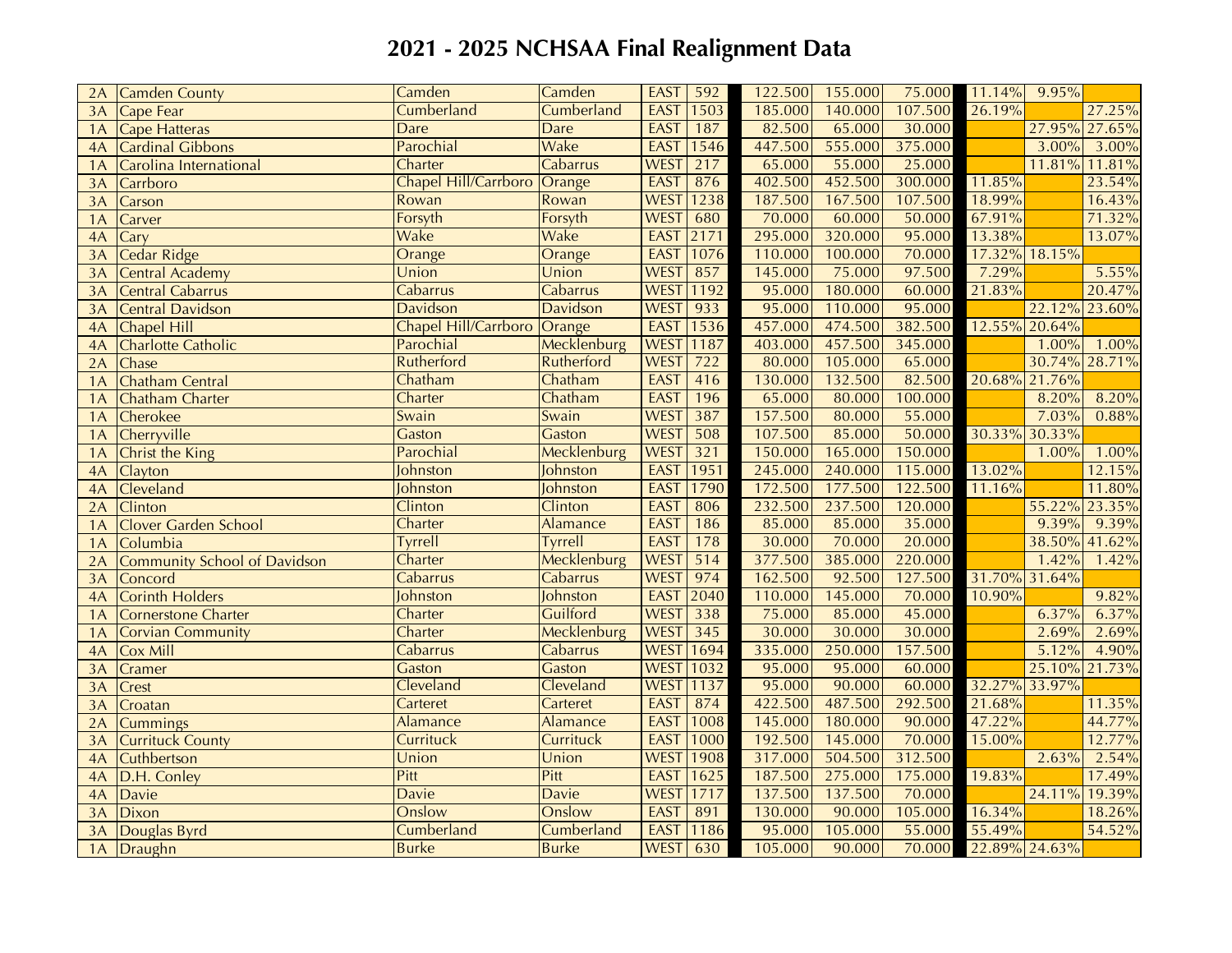| 3A | Dudley                    | <b>Guilford</b>             | Guilford           | <b>WEST</b> 1503 |      | 85.000  | 112.500 | 82.500                | 56.13% |               | 55.99%      |
|----|---------------------------|-----------------------------|--------------------|------------------|------|---------|---------|-----------------------|--------|---------------|-------------|
| 3A | Durham School of the Arts | Durham                      | Durham             | <b>EAST</b>      | 1130 | 225.000 | 282.500 | 252.500               | 15.43% |               | 11.85%      |
| 3A | E.E. Smith                | <b>Cumberland</b>           | <b>Cumberland</b>  | <b>EAST</b>      | 1153 | 117.500 | 132.500 | 97.500                | 49.89% |               | 48.80%      |
| 2A | <b>East Bladen</b>        | <b>Bladen</b>               | <b>Bladen</b>      | <b>EAST</b>      | 585  | 87.500  | 117.500 | 40.000                | 40.09% |               | 40.57%      |
| 2A | <b>East Burke</b>         | <b>Burke</b>                | <b>Burke</b>       | <b>WEST</b>      | 865  | 105.000 | 102.500 | 92.500                |        | 23.95% 25.21% |             |
| 2A | <b>East Carteret</b>      | Carteret                    | Carteret           | <b>EAST</b>      | 534  | 207.500 | 210.000 | 115.000               | 41.49% |               | 22.13%      |
| 4A | <b>East Chapel Hill</b>   | <b>Chapel Hill/Carrboro</b> | Orange             | <b>EAST</b>      | 1528 | 345.000 | 352.500 | 187.500               |        | 9.01% 17.26%  |             |
| 1A | <b>East Columbus</b>      | <b>Columbus</b>             | <b>Columbus</b>    | <b>EAST</b>      | 413  | 60.000  | 100.000 | 30.000                | 35.87% |               | 34.71%      |
| 2A | <b>East Davidson</b>      | <b>Davidson</b>             | Davidson           | <b>WEST</b>      | 864  | 120.000 | 90.000  | 80.000                | 19.52% |               | 21.36%      |
| 2A | <b>East Duplin</b>        | <b>Duplin</b>               | <b>Duplin</b>      | <b>EAST</b>      | 913  | 190.000 | 117.500 | 55.000                | 30.99% |               | 21.28%      |
| 4A | <b>East Forsyth</b>       | Forsyth                     | Forsyth            | <b>WEST</b>      | 1725 | 175.000 | 140.000 | 120.000               | 21.34% |               | 23.64%      |
| 2A | <b>East Gaston</b>        | Gaston                      | Gaston             | <b>WEST</b>      | 860  | 95.000  | 115.000 | 60.000                |        | 22.95% 20.68% |             |
| 3A | <b>East Henderson</b>     | Henderson                   | Henderson          | <b>WEST</b>      | 935  | 80.000  | 90.000  | 55.000                |        | 23.65% 20.27% |             |
| 3A | <b>East Lincoln</b>       | Lincoln                     | Lincoln            | <b>WEST</b>      | 977  | 140.000 | 267.500 | 115.000               |        | 13.09% 12.59% |             |
| 4A | <b>East Mecklenburg</b>   | Mecklenburg                 | <b>Mecklenburg</b> | <b>WEST</b>      | 2111 | 105.000 | 147.500 | 70.000                |        | 29.74% 29.01% |             |
| 3A | <b>East Rowan</b>         | Rowan                       | Rowan              | <b>WEST</b>      | 939  | 125.000 | 90.000  | 70.000                | 25.67% |               | 24.54%      |
| 2A | <b>East Rutherford</b>    | Rutherford                  | Rutherford         | <b>WEST</b>      | 766  | 100.000 | 122.500 | 55.000                |        | 33.19% 30.09% |             |
| 2A | <b>East Surry</b>         | Surry                       | Surry              | <b>WEST</b>      | 588  | 257.500 | 372.500 | 232.500               | 20.27% |               | 20.11%      |
| 3A | <b>East Wake</b>          | Wake                        | Wake               | <b>EAST</b>      | 1385 | 105.000 | 105.000 | 70.000                | 27.56% |               | 25.19%      |
| 1A | East Wake Academy         | Charter                     | Wake               | <b>EAST</b>      | 364  | 55.000  | 95.000  | 35.000                |        |               | 5.46% 5.46% |
| 1A | <b>East Wilkes</b>        | <b>Wilkes</b>               | <b>Wilkes</b>      | <b>WEST</b>      | 519  | 172.500 | 95.000  | 70.000                |        | 24.18% 26.39% |             |
| 3A | Eastern Alamance          | <b>Alamance</b>             | <b>Alamance</b>    | <b>EAST</b>      | 1234 | 143.000 | 252.140 | 132.500               | 21.26% |               | 22.43%      |
| 3A | <b>Eastern Guilford</b>   | Guilford                    | Guilford           | <b>WEST 1370</b> |      | 522.500 | 105.000 | 70.000                | 35.35% |               | 36.20%      |
| 1A | Eastern Randolph          | Randolph                    | Randolph           | <b>WEST</b>      | 671  | 85.000  | 95.000  | 50.000                |        | 36.62% 36.32% |             |
| 2A | <b>Eastern Wayne</b>      | Wayne                       | Wayne              | <b>EAST</b>      | 891  | 100.000 | 85.000  | 60.000                | 32.67% |               | 31.16%      |
| 1A | <b>Elkin</b>              | Elkin                       | Surry              | <b>WEST</b>      | 352  | 162.500 | 142.500 | 142.500               | 17.35% |               | 15.64%      |
| 3A | Enka                      | <b>Buncombe</b>             | <b>Buncombe</b>    | <b>WEST</b>      | 1124 | 95.000  | 100.000 | 132.500               |        | 26.89% 27.58% |             |
| 4A | Enloe                     | Wake                        | Wake               | <b>EAST</b>      | 2752 | 165.000 | 95.000  | 70.000                | 15.74% |               | 16.50%      |
| 1A | <b>Eno River Academy</b>  | Charter                     | Orange             | <b>EAST</b>      | 304  | 100.000 | 100.000 | 55.000                |        | 4.74%         | 4.74%       |
| 3A | Erwin                     | <b>Buncombe</b>             | <b>Buncombe</b>    | <b>WEST</b>      | 1257 | 95.000  | 55.000  | 60.000                |        | 32.33% 30.56% |             |
| 2A | Fairmont                  | Robeson                     | Robeson            | <b>EAST</b>      | 800  | 87.500  | 85.000  | 40.000                |        | 45.58% 45.73% |             |
| 1A | <b>Falls Lake</b>         | Charter                     | Granville          | <b>EAST</b>      | 307  | 150.000 | 125.000 | 85.000                |        | 6.12%         | 6.12%       |
| 2A | <b>Farmville Central</b>  | Pitt                        | Pitt               | <b>EAST</b>      | 782  | 107.500 | 155.000 | 145.000               | 39.32% |               | 36.39%      |
| 3A | Fike                      | Wilson                      | Wilson             | <b>EAST</b>      | 1103 | 105.000 | 117.500 | 107.500               |        | 25.57% 35.51% |             |
| 3A | <b>First Flight</b>       | Dare                        | Dare               | <b>EAST</b>      | 888  | 372.500 | 342.500 | 192.500               |        | 10.88% 10.84% |             |
| 3A | Foard                     | Catawba                     | Catawba            | <b>WEST</b>      | 890  | 187.500 | 160.000 | 170.000               |        | 18.15% 17.00% |             |
| 2A | Forbush                   | Yadkin                      | Yadkin             | <b>WEST</b>      | 809  | 142.500 | 195.000 | 92.500                | 24.30% |               | 21.22%      |
| 2A | <b>Forest Hills</b>       | Union                       | Union              | <b>WEST</b>      | 903  | 200.000 | 145.000 | 130.000               | 36.66% |               | 32.72%      |
| 3A | Forestview                | Gaston                      | Gaston             | <b>WEST</b>      | 1079 | 105.000 | 105.000 | 60.000                |        | 22.51% 20.91% |             |
| 3A | Franklin                  | Macon                       | Macon              | <b>WEST</b>      | 937  | 207.500 | 142.500 | 70.000                |        | 22.31% 22.25% |             |
| 2A | Franklin Academy          | Charter                     | Wake               | <b>EAST</b>      | 513  | 432.500 | 360.000 | 195.000               |        |               | 1.39% 1.39% |
| 3A | Franklinton               | Franklin                    | Franklin           | <b>EAST</b> 1188 |      | 100.000 | 100.000 | 70.000                |        | 23.29% 20.31% |             |
|    | 3A Freedom                | <b>Burke</b>                | <b>Burke</b>       | <b>WEST 1275</b> |      | 110.000 | 165.000 | 155.000 25.05% 27.01% |        |               |             |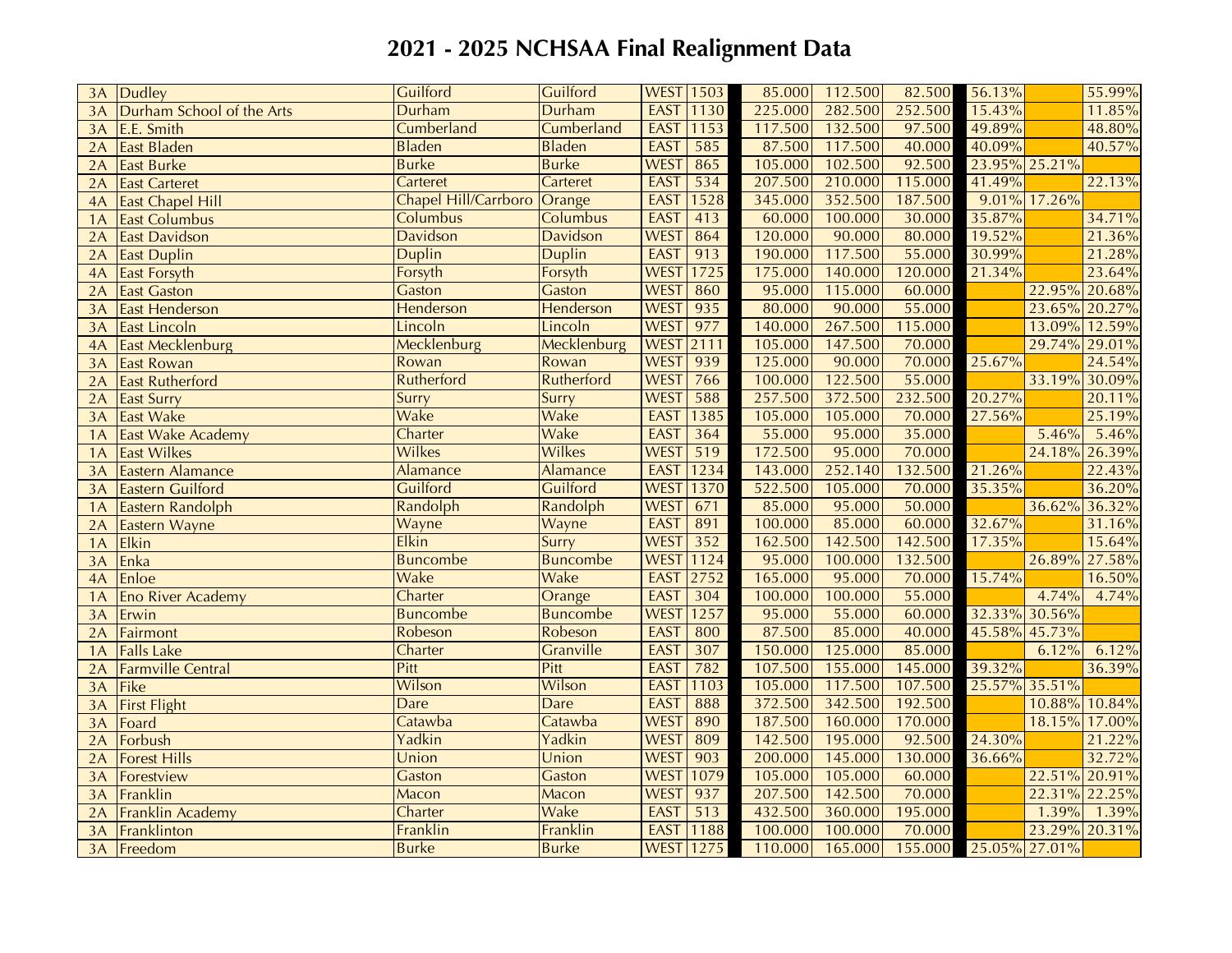| 4A | Fuquay - Varina                      | Wake               | Wake               |             | EAST 2381        | 215.000 | 105.000 | 70.000         | 10.68%        |               | 10.38% |
|----|--------------------------------------|--------------------|--------------------|-------------|------------------|---------|---------|----------------|---------------|---------------|--------|
| 4A | Garinger                             | Mecklenburg        | Mecklenburg        | <b>WEST</b> | 2245             | 75.000  | 105.000 | 60.000         |               | 47.65% 42.42% |        |
| 4A | Garner                               | Wake               | Wake               | <b>EAST</b> | 2100             | 272.500 | 122.500 | 92.500         | 19.15%        |               | 19.37% |
| 1A | <b>Gates County</b>                  | Gates              | <b>Gates</b>       | <b>EAST</b> | 482              | 65.000  | 132.500 | 62.500         | 27.33%        |               | 27.15% |
| 4A | Glenn                                | Forsyth            | Forsyth            |             | <b>WEST</b> 1517 | 115.000 | 70.000  | 115.000        | 32.93%        |               | 30.81% |
| 2A | Goldsboro                            | Wayne              | Wayne              | <b>EAST</b> | 736              | 90.000  | 115.000 | 65.000         | 66.60%        |               | 67.15% |
| 2A | Graham                               | <b>Alamance</b>    | Alamance           | <b>EAST</b> | 862              | 80.000  | 85.000  | 45.000         | 39.01%        | 44.35%        |        |
| 2A | <b>Granville Central</b>             | Granville          | Granville          | <b>EAST</b> | 780              | 102.500 | 80.000  | 95.000         | 27.20%        |               | 21.09% |
| 1A | <b>Gray Stone Day</b>                | Charter            | Stanly             | <b>WEST</b> | 428              | 120.000 | 180.000 | 72.500         |               | 2.92%         | 2.92%  |
| 4A | <b>Gray's Creek</b>                  | Cumberland         | <b>Cumberland</b>  | <b>EAST</b> | 1510             | 95.000  | 112.500 | 92.500         | 23.82%        |               | 22.39% |
| 4A | <b>Green Hope</b>                    | Wake               | Wake               | <b>EAST</b> | 2500             | 525.000 | 485.000 | 335.000        |               | 3.43%         | 2.85%  |
| 4A | <b>Green Level</b>                   | Wake               | Wake               | <b>EAST</b> | 2500             | 65.000  | 65.000  | 65.000         |               | 3.43%         | 1.78%  |
| 2A | <b>Greene Central</b>                | Greene             | Greene             | <b>EAST</b> | 744              | 147.500 | 170.000 | 40.000         | 52.89%        |               | 44.59% |
| 4A | Grimsley                             | Guilford           | Guilford           | <b>WEST</b> | 1879             | 140.000 | 147.500 | 122.500        | 27.95%        |               | 28.54% |
| 4A | <b>Harding University</b>            | Mecklenburg        | Mecklenburg        | <b>WEST</b> | 1666             | 145.000 | 127.500 | 95.000         |               | 52.98% 50.47% |        |
| 3A | <b>Harnett Central</b>               | <b>Harnett</b>     | <b>Harnett</b>     | <b>EAST</b> | 1512             | 105.000 | 100.000 | 70.000         | 23.76%        |               | 25.39% |
| 3A | <b>Havelock</b>                      | Craven             | Craven             | <b>EAST</b> | 1036             | 187.500 | 142.500 | 82.500         | 23.05%        |               | 22.77% |
| 1A | Hayesville                           | Clav               | Clav               | <b>WEST</b> | 395              | 145.000 | 130.000 | 125.000        |               | 25.93% 28.09% |        |
| 2A | <b>Heide Trask</b>                   | Pender             | Pender             | <b>EAST</b> | 715              | 80.000  | 80.000  | 50.000         | 33.20%        |               | 30.48% |
| 1A | <b>Henderson Collegiate</b>          | Charter            | Granville          | <b>EAST</b> | 369              | 55.000  | 120.000 | 77.500         | 37.60% 37.12% |               |        |
| 2A | Hendersonville                       | Henderson          | Henderson          | <b>WEST</b> | 745              | 217.500 | 190.000 | 155.000        | 15.85%        |               | 14.69% |
| 4A | Heritage                             | Wake               | Wake               | <b>EAST</b> | 1910             | 265.000 | 215.000 | 90.000         |               | 8.90%         | 8.65%  |
| 2A | <b>Hertford County</b>               | <b>Hertford</b>    | <b>Hertford</b>    | <b>EAST</b> | 844              | 105.000 | 155.000 | 77.500         | 50.00%        | 51.13%        |        |
| 3A | <b>Hibriten</b>                      | Caldwell           | Caldwell           | <b>WEST</b> | 1001             | 170.000 | 190.000 | 97.500         |               | 28.85% 29.29% |        |
| 3A | <b>Hickory</b>                       | <b>Hickory</b>     | Catawba            | <b>WEST</b> | 1204             | 164.500 | 102.000 | 92.500         | 29.22%        | 30.43%        |        |
| 4A | <b>Hickory Ridge</b>                 | Cabarrus           | Cabarrus           | <b>WEST</b> | 1570             | 162.500 | 137.500 | 85.000         | $7.07\%$      | 7.81%         |        |
| 3A | High Point Central                   | Guilford           | Guilford           | <b>WEST</b> | 1473             | 135.000 | 105.000 | 70.000         | 43.69%        |               | 44.05% |
| 1A | <b>Highland School of Technology</b> | Gaston             | Gaston             | <b>WEST</b> | 554              | 145.000 | 185.000 | 100.000        |               | 12.27% 10.26% |        |
| 1A | <b>Highlands</b>                     | Macon              | Macon              | <b>WEST</b> | 139              | 50.000  | 65.000  | 35.000         | 15.34%        | 14.66%        |        |
| 4A | <b>Hillside</b>                      | Durham             | Durham             | <b>EAST</b> | 1948             | 212.500 | 237.500 | 65.000         | 41.48%        |               | 40.56% |
| 1A | <b>Hiwassee Dam</b>                  | Cherokee           | Cherokee           | <b>WEST</b> | 167              | 55.000  | 85.000  | 35.000         |               | 28.40% 23.39% |        |
| 1A | <b>Hobbton</b>                       | <b>Sampson</b>     | <b>Sampson</b>     | <b>EAST</b> | 494              | 182.500 | 60.000  | 45.000         | 30.74%        |               | 37.79% |
| 4A | Hoggard                              | <b>New Hanover</b> | <b>New Hanover</b> | <b>EAST</b> | 2260             | 247.500 | 237.500 | 215.000        | 14.41%        |               | 17.73% |
| 4A | <b>Hoke County</b>                   | <b>Hoke</b>        | <b>Hoke</b>        | <b>EAST</b> | 2312             | 105.000 | 105.000 | 65.000         | 35.39%        |               | 27.98% |
| 4A | <b>Holly Springs</b>                 | Wake               | Wake               | <b>EAST</b> | 2197             | 127.000 | 177.000 | 107.500        |               | 5.25%         | 5.25%  |
| 2A | <b>Holmes</b>                        | Chowan             | Chowan             | <b>EAST</b> | 549              | 245.000 | 237.500 | 147.500        | 32.26%        | 31.91%        |        |
| 4A | <b>Hopewell</b>                      | Mecklenburg        | Mecklenburg        | <b>WEST</b> | 1966             | 100.000 | 110.000 | 70.000         |               | 22.64% 21.33% |        |
| 4A | Hough                                | Mecklenburg        | Mecklenburg        |             | <b>WEST</b> 2570 | 340.000 | 327.500 | 240.000        | 7.12%         |               | 6.21%  |
| 3A | <b>Hunt</b>                          | Wilson             | Wilson             | <b>EAST</b> | 1139             | 105.000 | 125.000 | 92.500         | 26.58% 29.84% |               |        |
| 2A | <b>Huss</b>                          | Gaston             | Gaston             |             | <b>WEST</b> 1040 | 95.000  | 137.500 | 107.500        |               | 49.26% 48.09% |        |
| 4A | Independence                         | Mecklenburg        | Mecklenburg        | <b>WEST</b> | 2345             | 165.000 | 100.000 | 87.500         |               | 28.21% 27.77% |        |
| 2A | J.F. Webb                            | Granville          | Granville          | <b>EAST</b> | 705              | 95.000  | 122.500 | 50.000         | 39.60%        |               | 35.66% |
|    | 3A J.H. Rose                         | Pitt               | Pitt               |             | <b>EAST</b> 1435 | 118.000 | 144.640 | 100.000 38.56% |               |               | 34.98% |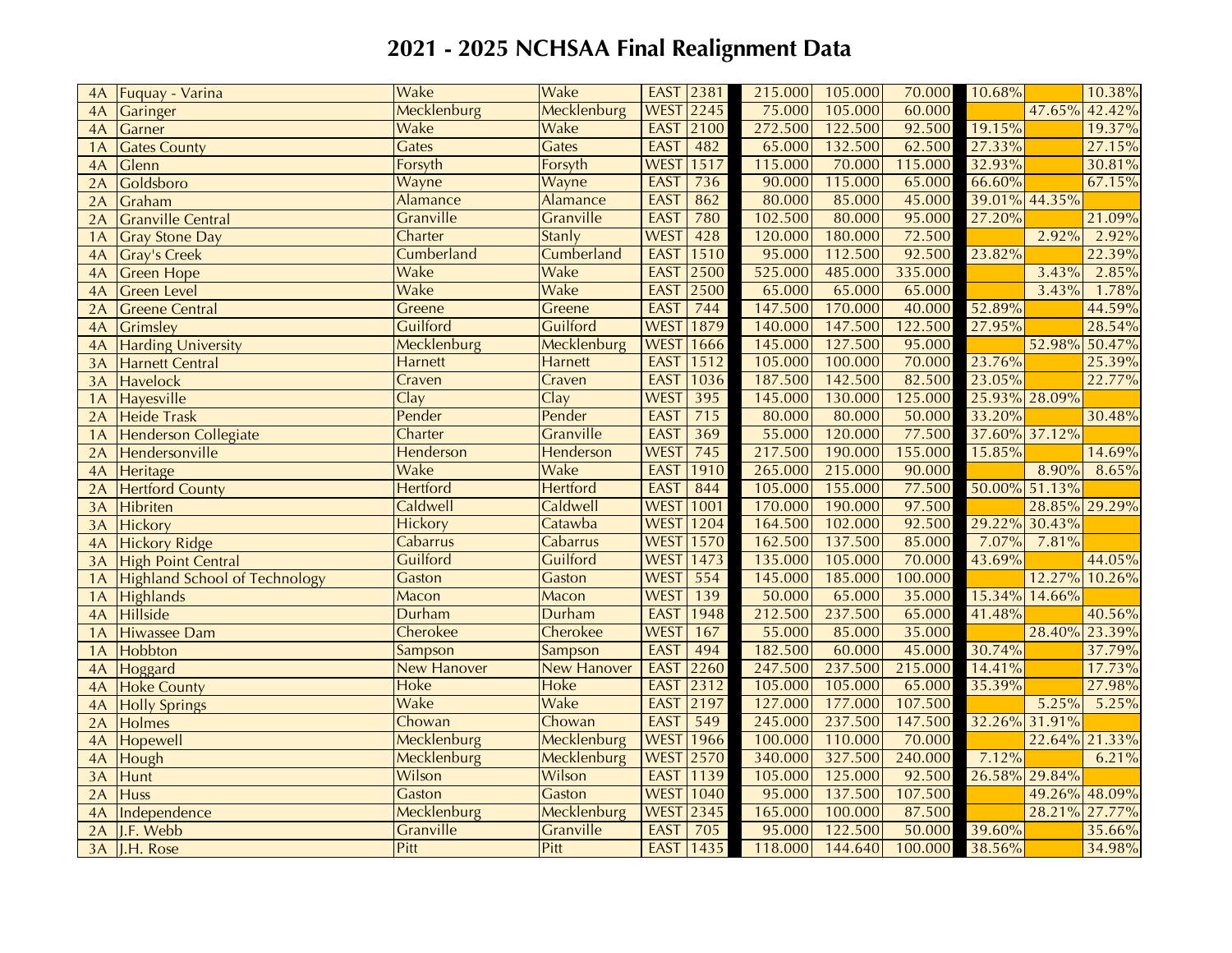| 4A | Jack Britt                | Cumberland         | Cumberland         |             | <b>EAST</b> 1956 | 165.000 | 155.000 | 70.000  | 15.09% |               | 15.68%       |
|----|---------------------------|--------------------|--------------------|-------------|------------------|---------|---------|---------|--------|---------------|--------------|
| 3A | Jacksonville              | Onslow             | Onslow             | <b>EAST</b> | 1190             | 242.500 | 205.000 | 145.000 | 22.91% |               | 25.35%       |
| 2A | James Kenan               | <b>Duplin</b>      | <b>Duplin</b>      | <b>EAST</b> | 663              | 70.000  | 100.000 | 40.000  | 38.01% |               | 29.20%       |
| 1A | Jones                     | Jones              | Jones              | <b>EAST</b> | 306              | 45.000  | 95.000  | 25.000  | 38.85% |               | 53.96%       |
| 4A | Jordan                    | Durham             | Durham             | <b>EAST</b> | 2045             | 137.500 | 117.500 | 65.000  | 22.08% |               | 19.15%       |
| 2A | Jordan-Matthews           | Chatham            | Chatham            | <b>EAST</b> | 870              | 112.500 | 100.000 | 50.000  | 27.39% |               | 29.16%       |
| 3A | <b>Kings Mountain</b>     | <b>Cleveland</b>   | Cleveland          | <b>WEST</b> | 1143             | 150.000 | 112.500 | 107.500 |        | 30.74% 32.43% |              |
| 1A | Kinston                   | Lenoir             | Lenoir             | <b>EAST</b> | 634              | 175.000 | 160.000 | 100.000 | 59.44% |               | 58.64%       |
| 1A | <b>KIPP Pride</b>         | Charter            | Northampton        | EAST        | 402              | 60.000  | 95.000  | 30.000  | 60.57% |               | 61.12%       |
| 4A | Knightdale                | Wake               | Wake               | <b>EAST</b> | 1586             | 105.000 | 115.000 | 65.000  |        | 23.97% 22.57% |              |
| 4A | Lake Norman               | Iredell            | Iredell            | <b>WEST</b> | 1890             | 197.500 | 137.500 | 95.000  | 3.30%  |               | 3.52%        |
| 3A | Lake Norman Charter       | Charter            | Iredell            | <b>WEST</b> | 801              | 502.500 | 480.000 | 222.500 |        | 2.28%         | 2.28%        |
| 1A | Lakewood                  | <b>Sampson</b>     | Sampson            | <b>EAST</b> | 466              | 102.500 | 117.500 | 45.000  | 41.52% |               | 46.14%       |
| 4A | Laney                     | <b>New Hanover</b> | <b>New Hanover</b> | <b>EAST</b> | 2301             | 167.500 | 177.500 | 127.500 | 21.91% |               | 23.33%       |
| 1A | Langtree Charter          | Charter            | Iredell            | <b>WEST</b> | 427              | 35.000  | 55.000  | 70.000  |        | $5.33\%$      | 5.74%        |
| 3A | Ledford                   | Davidson           | Davidson           | <b>WEST</b> | 920              | 292.500 | 202.500 | 132.500 | 13.31% | 14.79%        |              |
| 3A | Lee County                | Lee                | Lee                | <b>EAST</b> | 1482             | 167.500 | 105.000 | 115.000 | 33.81% |               | 29.79%       |
| 4A | Leesville Road            | Wake               | Wake               | <b>EAST</b> | 2625             | 327.500 | 240.000 | 180.000 |        |               | 9.40% 10.04% |
| 1A | Lejeune                   | Lejeune            | Onslow             | <b>EAST</b> | 341              | 85.000  | 185.000 | 130.000 | 0.48%  |               | 6.12%        |
| 2A | Lexington                 | Lexington          | Davidson           | <b>WEST</b> | 810              | 180.000 | 155.000 | 115.000 | 47.41% |               | 48.50%       |
| 2A | <b>Lincoln Charter</b>    | Charter            | Lincoln            | <b>WEST</b> | 638              | 482.500 | 295.000 | 302.500 |        | 6.17%         | 6.17%        |
| 2A | Lincolnton                | Lincoln            | Lincoln            | <b>WEST</b> | 788              | 95.000  | 100.000 | 70.000  |        | 33.13% 35.82% |              |
| 2A | Louisburg                 | Franklin           | Franklin           | <b>EAST</b> | 561              | 162.500 | 160.000 | 60.000  |        | 36.09% 32.55% |              |
| 4A | Lumberton                 | Robeson            | Robeson            | <b>EAST</b> | 1940             | 95.000  | 105.000 | 107.500 |        | 31.41% 31.41% |              |
| 2A | Madison                   | Madison            | Madison            | <b>WEST</b> | 712              | 90.000  | 107.500 | 40.000  |        | 25.71% 30.51% |              |
| 2A | Maiden                    | Catawba            | Catawba            | <b>WEST</b> | 840              | 162.500 | 170.000 | 55.000  | 18.81% |               | 16.56%       |
| 4A | <b>Mallard Creek</b>      | Mecklenburg        | <b>Mecklenburg</b> | <b>WEST</b> | 2564             | 245.000 | 170.000 | 132.500 |        | 20.89% 22.09% |              |
| 2A | Manteo                    | <b>Dare</b>        | <b>Dare</b>        | <b>EAST</b> | 592              | 112.500 | 100.000 | 77.500  |        | 19.34% 17.22% |              |
| 4A | <b>Marvin Ridge</b>       | Union              | Union              | <b>WEST</b> | 1835             | 560.000 | 682.500 | 357.500 |        | 0.51%         | 0.76%        |
| 1A | Mattamuskeet              | <b>Hyde</b>        | <b>Hyde</b>        | <b>EAST</b> | 94               | 35.000  | 85.000  | 15.000  | 44.27% |               | 43.17%       |
| 4A | McDowell                  | McDowell           | McDowell           | <b>WEST</b> | 1639             | 95.000  | 60.000  | 60.000  | 33.42% |               | 32.34%       |
| 2A | McMichael                 | Rockingham         | Rockingham         | <b>WEST</b> | 855              | 105.000 | 95.000  | 55.000  |        | 23.09% 25.30% |              |
| 4A | <b>Middle Creek</b>       | Wake               | Wake               | <b>EAST</b> | 1998             | 209.500 | 107.000 | 92.500  |        | 12.41% 11.96% |              |
| 2A | Midway                    | <b>Sampson</b>     | <b>Sampson</b>     | <b>EAST</b> | 775              | 140.000 | 155.000 | 60.000  | 27.17% |               | 26.96%       |
| 4A | Millbrook                 | Wake               | Wake               | <b>EAST</b> | 2397             | 187.500 | 222.500 | 155.000 | 16.20% |               | 15.44%       |
| 1A | Millenium Charter         | Charter            | Surry              | <b>WEST</b> | 141              | 30.000  | 30.000  | 30.000  |        | 14.95% 14.95% |              |
| 1A | Mitchell                  | Mitchell           | Mitchell           | <b>WEST</b> | 489              | 107.500 | 127.500 | 115.000 |        | 21.55% 22.47% |              |
| 2A | Monroe                    | Union              | Union              | <b>WEST</b> | 1006             | 90.000  | 70.000  | 50.000  | 42.80% |               | 40.02%       |
| 3A | <b>Montgomery Central</b> | Montgomery         | Montgomery         | <b>WEST</b> | 1060             | 119.000 | 93.000  | 55.000  |        | 30.53% 28.26% |              |
| 4A | Mooresville               | Mooresville        | Mooresville        | <b>WEST</b> | 1861             | 137.500 | 227.500 | 112.500 | 13.23% |               | 11.46%       |
| 2A | Morehead                  | Rockingham         | Rockingham         | <b>WEST</b> | 851              | 95.000  | 110.000 | 55.000  |        | 37.76% 38.58% |              |
| 1A | <b>Mount Airy</b>         | Mt. Airy           | Surry              | <b>WEST</b> | 509              | 430.000 | 172.500 | 152.500 |        | 27.70% 29.18% |              |
|    | 2A Mount Pleasant         | Cabarrus           | Cabarrus           | <b>WEST</b> | 835              | 127.500 | 105.000 | 115.000 |        | 17.35% 17.01% |              |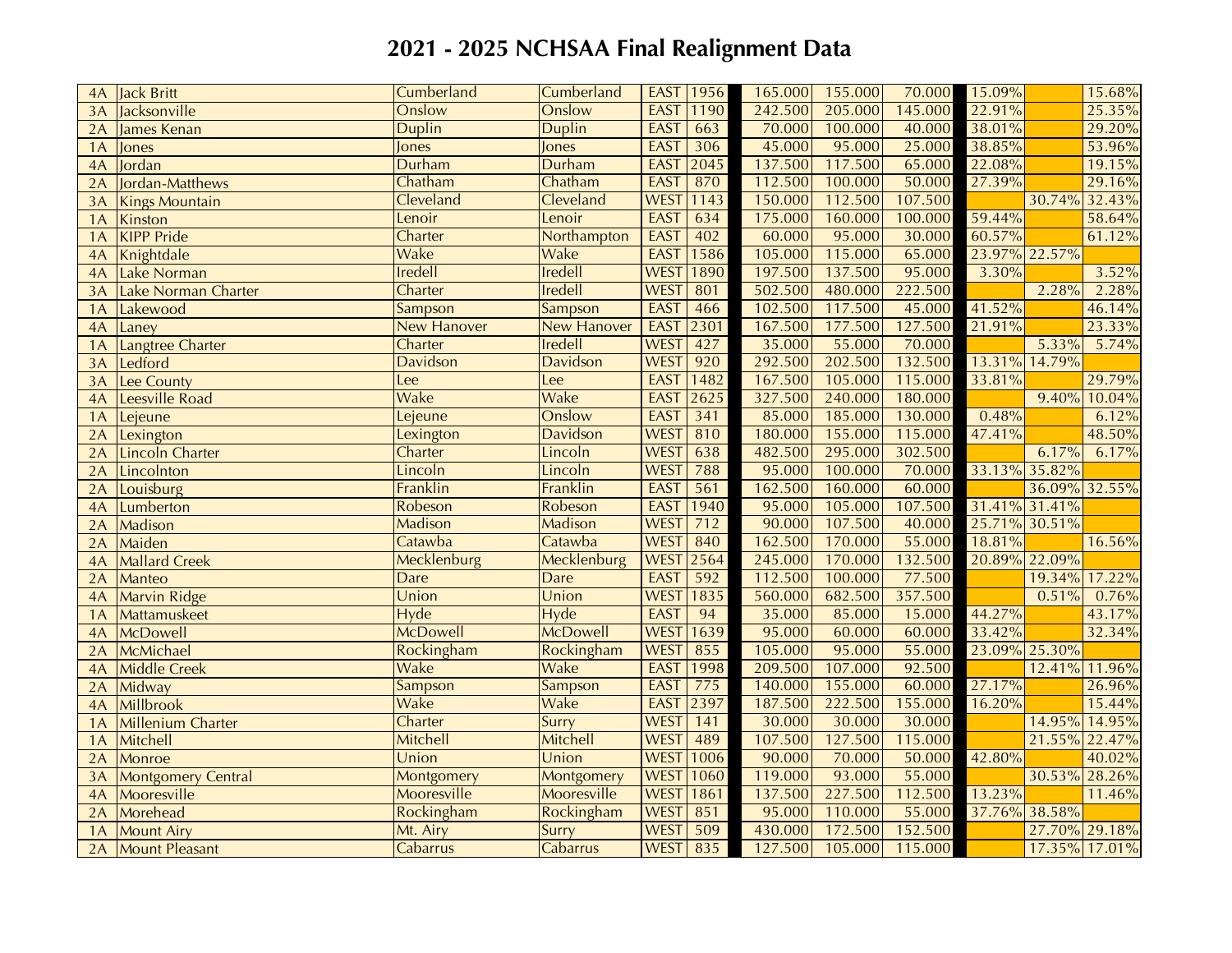| 4A | <b>Mount Tabor</b>             | Forsyth            | Forsyth            | <b>WEST</b> 1528 |      | 424.500 | 361.640 | 170.000 | 29.56%        |               | 27.65% |
|----|--------------------------------|--------------------|--------------------|------------------|------|---------|---------|---------|---------------|---------------|--------|
| 1A | <b>Mountain Heritage</b>       | Yancey             | Yancey             | <b>WEST</b>      | 614  | 182.500 | 187.500 | 100.000 | 24.78% 25.94% |               |        |
| 1A | <b>Mountain Island Charter</b> | Charter            | Gaston             | <b>WEST</b>      | 533  | 122.500 | 192.500 | 192.500 |               | 21.99%        | 23.65% |
| 1A | Murphy                         | Cherokee           | Cherokee           | <b>WEST</b>      | 466  | 362.500 | 352.500 | 170.000 |               | 28.05% 25.78% |        |
| 4A | <b>Myers Park</b>              | Mecklenburg        | <b>Mecklenburg</b> | <b>WEST</b>      | 3688 | 454.500 | 514.500 | 235.000 |               | 16.45%        | 15.15% |
| 2A | N.C. School of Science & Math  | <b>State</b>       | Durham             | EAST             | 678  | 250.000 | 362.500 | 275.000 |               | 6.18%         | 3.53%  |
| 1A | Nantahala                      | Macon              | Macon              | <b>WEST</b>      | 28   | 35.000  | 90.000  | 20.000  | 26.83%        | 27.27%        |        |
| 2A | <b>Nash Central</b>            | <b>Nash</b>        | <b>Nash</b>        | <b>EAST</b>      | 992  | 100.000 | 50.000  | 65.000  |               | 36.05%        | 35.94% |
| 1A | <b>Neuse Charter</b>           | Charter            | Johnston           | <b>EAST</b>      | 249  | 92.500  | 90.000  | 45.000  |               | 10.80%        | 10.80% |
| 4A | <b>New Bern</b>                | Craven             | Craven             | <b>EAST</b>      | 1615 | 182.500 | 130.000 | 160.000 | 29.66%        |               | 28.36% |
| 4A | <b>New Hanover</b>             | <b>New Hanover</b> | <b>New Hanover</b> | <b>EAST</b>      | 1684 | 325.000 | 262.500 | 142.500 | 38.20%        |               | 38.42% |
| 2A | Newton-Conover                 | Newton-Conover     | Catawba            | <b>WEST</b>      | 816  | 155.000 | 182.500 | 112.500 | 27.63%        |               | 26.26% |
| 3A | North Brunswick                | <b>Brunswick</b>   | <b>Brunswick</b>   | <b>EAST</b>      | 1139 | 85.000  | 165.000 | 90.000  | 31.18%        |               | 27.67% |
| 3A | North Buncombe                 | <b>Buncombe</b>    | <b>Buncombe</b>    | <b>WEST</b>      | 1110 | 105.000 | 127.500 | 70.000  | 20.33%        |               | 11.27% |
| 3A | <b>North Davidson</b>          | Davidson           | Davidson           | <b>WEST</b>      | 991  | 287.500 | 245.000 | 60.000  | 20.72%        |               | 16.33% |
| 1A | <b>North Duplin</b>            | <b>Duplin</b>      | <b>Duplin</b>      | <b>EAST</b>      | 317  | 120.000 | 100.000 | 40.000  | 28.17%        |               | 23.43% |
| 1A | North East Carolina Prep       | Edgecombe          | Edgecombe          | <b>EAST</b>      | 303  | 30.000  | 30.000  | 30.000  | 25.38% 25.66% |               |        |
| 1A | North Edgecombe                | Edgecombe          | Edgecombe          | <b>EAST</b>      | 197  | 60.000  | 65.000  | 115.000 |               | 50.42% 54.19% |        |
| 2A | North Forsyth                  | Forsyth            | Forsyth            | <b>WEST</b>      | 1004 | 90.000  | 65.000  | 60.000  | 41.38%        |               | 45.47% |
| 3A | <b>North Gaston</b>            | Gaston             | Gaston             | <b>WEST</b>      | 1085 | 100.000 | 122.500 | 60.000  |               | 30.47%        | 28.56% |
| 3A | North Henderson                | Henderson          | Henderson          | <b>WEST</b>      | 1080 | 132.500 | 95.000  | 60.000  | 23.36%        |               | 21.64% |
| 3A | North Iredell                  | Iredell            | Iredell            | <b>WEST</b>      | 1133 | 167.500 | 95.000  | 70.000  | 17.06%        |               | 15.56% |
| 2A | North Johnston                 | Johnston           | Johnston           | <b>EAST</b>      | 761  | 132.500 | 152.500 | 80.000  | 27.54%        |               | 27.32% |
| 2A | North Lenoir                   | Lenoir             | Lenoir             | <b>EAST</b>      | 858  | 140.000 | 95.000  | 67.500  | 35.80%        |               | 35.01% |
| 3A | <b>North Lincoln</b>           | Lincoln            | Lincoln            | <b>WEST</b>      | 996  | 377.500 | 382.500 | 272.500 |               | 10.56%        | 10.69% |
| 4A | North Mecklenburg              | Mecklenburg        | <b>Mecklenburg</b> | <b>WEST</b>      | 2280 | 135.000 | 127.500 | 117.500 |               | 24.78%        | 25.27% |
| 1A | <b>North Moore</b>             | Moore              | Moore              | <b>EAST</b>      | 518  | 90.000  | 122.500 | 82.500  | 33.40%        |               | 31.15% |
| 2A | <b>North Pitt</b>              | Pitt               | Pitt               | <b>EAST</b>      | 759  | 147.500 | 85.000  | 65.000  | 48.17%        |               | 46.72% |
| 1A | <b>North Rowan</b>             | Rowan              | Rowan              | <b>WEST</b>      | 531  | 95.000  | 122.500 | 72.500  |               | 42.33% 44.51% |        |
| 2A | North Stanly                   | <b>Stanly</b>      | <b>Stanly</b>      | <b>WEST</b>      | 669  | 112.500 | 157.500 | 55.000  | 21.85%        |               | 21.34% |
| 1A | <b>North Stokes</b>            | <b>Stokes</b>      | <b>Stokes</b>      | <b>WEST</b>      | 329  | 107.500 | 157.500 | 92.500  | 24.04%        | 19.74%        |        |
| 2A | <b>North Surry</b>             | Surry              | Surry              | <b>WEST</b>      | 833  | 137.500 | 85.000  | 70.000  |               | 30.58%        | 30.06% |
| 2A | <b>North Wilkes</b>            | Wilkes             | Wilkes             | <b>WEST</b>      | 707  | 145.000 | 105.000 | 70.000  | 31.76% 32.47% |               |        |
| 1A | <b>Northampton County</b>      | Northampton        | Northampton        | EAST             | 424  | 105.000 | 107.500 | 70.000  |               | 63.75%        | 54.23% |
| 3A | <b>Northeast Guilford</b>      | Guilford           | Guilford           | <b>WEST</b>      | 1079 | 90.000  | 70.000  | 80.000  | 41.37%        |               | 42.33% |
| 2A | Northeastern                   | Pasquotank         | Pasquotank         | <b>EAST</b>      | 630  | 147.500 | 187.500 | 150.000 | 32.57% 32.45% |               |        |
| 4A | Northern Durham                | <b>Durham</b>      | <b>Durham</b>      | <b>EAST</b>      | 1707 | 105.000 | 90.000  | 65.000  | 33.96%        |               | 35.33% |
| 4A | Northern Guilford              | Guilford           | Guilford           | <b>WEST</b>      | 1424 | 430.000 | 374.640 | 175.000 | 8.73%         |               | 8.53%  |
| 3A | Northern Nash                  | <b>Nash</b>        | <b>Nash</b>        | <b>EAST</b>      | 1144 | 125.000 | 137.500 | 70.000  | 25.38% 25.97% |               |        |
| 3A | Northside - Jacksonville       | Onslow             | Onslow             | <b>EAST</b>      | 1108 | 162.000 | 107.000 | 60.000  | 23.43%        |               | 26.46% |
| 1A | Northside - Pinetown           | <b>Beaufort</b>    | <b>Beaufort</b>    | <b>EAST</b>      | 406  | 82.500  | 105.000 | 35.000  | 28.98%        |               | 25.37% |
| 3A | Northwest Cabarrus             | Cabarrus           | Cabarrus           | <b>WEST</b>      | 1048 | 90.000  | 92.500  | 97.500  |               | 19.65%        | 18.78% |
| 4A | Northwest Guilford             | Guilford           | Guilford           | <b>WEST</b> 2273 |      | 285.000 | 205.000 | 190.000 | $5.77\%$      | $6.03\%$      |        |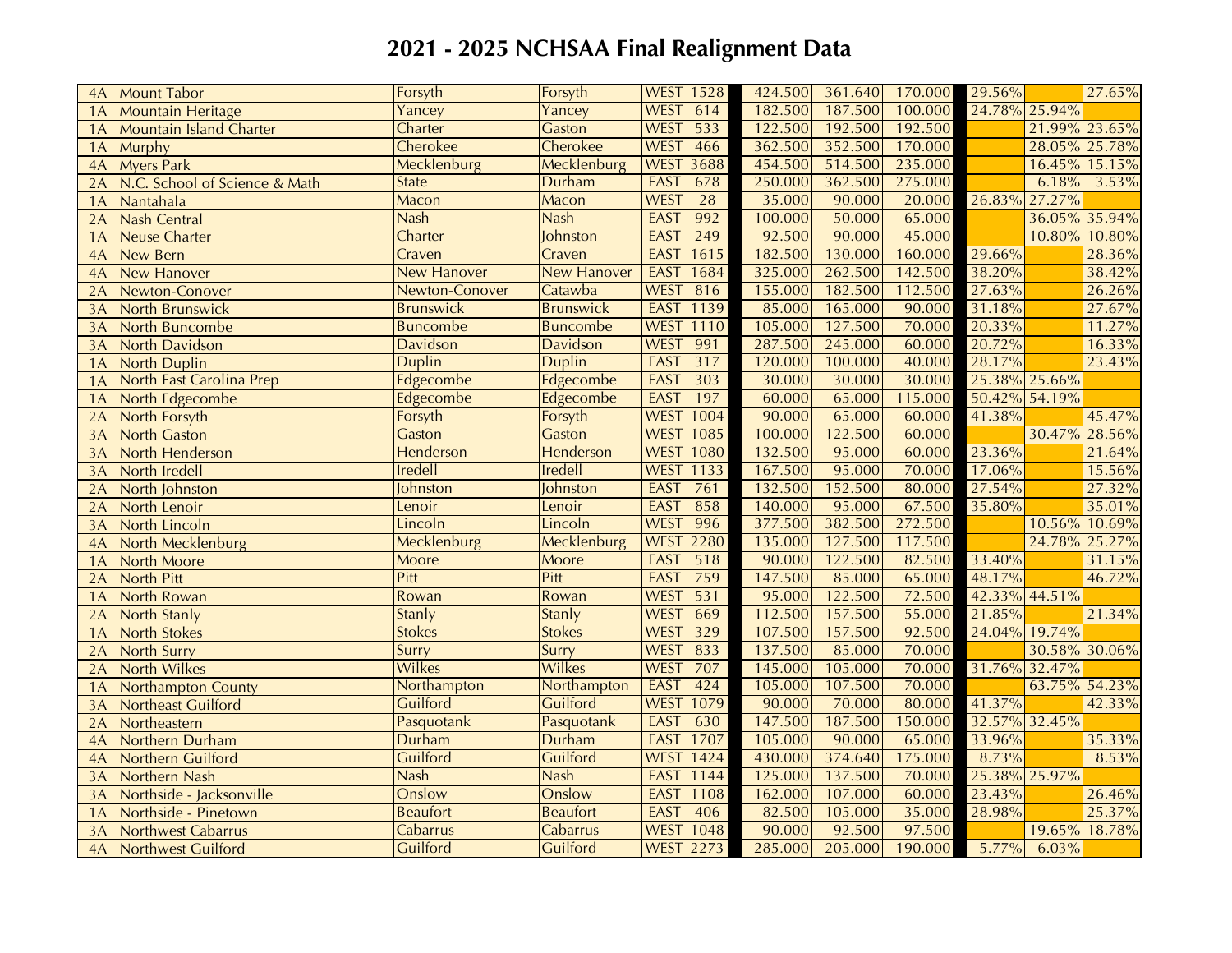| 1A | Northwest Halifax                 | <b>Halifax</b>    | <b>Halifax</b>    | <b>EAST</b><br>$322$ | 40.000  | 95.000  | 30.000  |               | 53.82% 53.68% |          |
|----|-----------------------------------|-------------------|-------------------|----------------------|---------|---------|---------|---------------|---------------|----------|
| 3A | Northwood                         | Chatham           | Chatham           | <b>EAST</b><br>899   | 113.000 | 75.000  | 122.500 | 10.44%        |               | 12.23%   |
| 3A | <b>Oak Grove</b>                  | <b>Davidson</b>   | Davidson          | 992<br><b>WEST</b>   | 90.000  | 187.500 | 157.500 | 15.23%        | 15.37%        |          |
| 1A | Ocracoke                          | Hyde              | Hyde              | 42<br><b>EAST</b>    | 35.000  | 75.000  | 20.000  |               | $1.00\%$      | $1.00\%$ |
| 4A | Olympic                           | Mecklenburg       | Mecklenburg       | <b>WEST</b><br>2725  | 127.500 | 65.000  | 107.500 |               | 18.11% 18.43% |          |
| 3A | Orange                            | Orange            | Orange            | <b>EAST</b><br>1306  | 200.000 | 107.140 | 70.000  | 20.17%        | 18.55%        |          |
| 4A | Overhills                         | <b>Harnett</b>    | <b>Harnett</b>    | <b>EAST</b><br>1788  | 105.000 | 110.000 | 70.000  |               | 26.80% 23.48% |          |
| 2A | Owen                              | <b>Buncombe</b>   | <b>Buncombe</b>   | <b>WEST</b><br>748   | 85.000  | 90.000  | 60.000  |               | 23.02% 23.74% |          |
| 1A | <b>Oxford Prep</b>                | Charter           | Granville         | <b>EAST</b><br>223   | 90.000  | 95.000  | 45.000  |               | 10.70% 10.70% |          |
| 4A | Page                              | Guilford          | Guilford          | <b>WEST</b><br>1949  | 245.000 | 155.000 | 115.000 | 31.07%        |               | 32.97%   |
| 1A | <b>Pamlico County</b>             | Pamlico           | Pamlico           | <b>EAST</b><br>449   | 172.500 | 165.000 | 102.500 | 28.74%        |               | 23.87%   |
| 4A | <b>Panther Creek</b>              | Wake              | Wake              | 2543<br><b>EAST</b>  | 222.500 | 400.000 | 297.500 | 2.94%         | 3.37%         |          |
| 4A | Parkland                          | Forsyth           | Forsyth           | <b>WEST</b><br>1568  | 265.000 | 177.500 | 60.000  | 46.59%        |               | 44.17%   |
| 3A | Parkwood                          | Union             | <b>Union</b>      | <b>WEST</b><br>1112  | 115.000 | 132.500 | 115.000 | 16.11%        |               | 16.96%   |
| 2A | <b>Pasquotank County</b>          | Pasquotank        | Pasquotank        | <b>EAST</b><br>702   | 80.000  | 95.000  | 60.000  | 36.19% 37.31% |               |          |
| 2A | Patton                            | <b>Burke</b>      | <b>Burke</b>      | 834<br><b>WEST</b>   | 197.500 | 172.500 | 117.500 | 22.72%        | 20.49%        |          |
| 1A | Pender                            | Pender            | Pender            | <b>EAST</b><br>579   | 75.000  | 107.500 | 80.000  | 42.51%        |               | 40.71%   |
| 1A | Perquimans                        | Perquimans        | Perquimans        | 457<br><b>EAST</b>   | 82.500  | 122.500 | 72.500  | 32.52% 33.41% |               |          |
| 3A | Person                            | Person            | Person            | <b>EAST</b><br>1095  | 117.500 | 85.000  | 72.500  | 31.64% 33.64% |               |          |
| 4A | Piedmont                          | Union             | Union             | <b>WEST</b><br>1319  | 155.000 | 107.500 | 92.500  | 10.34%        |               | 11.29%   |
| 1A | <b>Piedmont Community Charter</b> | Charter           | Gaston            | <b>WEST</b><br>366   | 50.000  | 95.000  | 35.000  |               | 14.51% 14.51% |          |
| 4A | <b>Pine Forest</b>                | <b>Cumberland</b> | <b>Cumberland</b> | 1705<br><b>EAST</b>  | 105.000 | 87.500  | 70.000  | 34.91%        |               | 35.44%   |
| 2A | <b>Pine Lake Prep</b>             | Charter           | Iredell           | 657<br><b>WEST</b>   | 375.000 | 390.000 | 270.000 |               | $1.11\%$      | 1.11%    |
| 4A | Pinecrest                         | Moore             | Moore             | 2125<br><b>EAST</b>  | 295.000 | 282.500 | 305.000 | 17.68%        |               | 18.00%   |
| 3A | Pisgah                            | Haywood           | Haywood           | <b>WEST</b><br>982   | 117.500 | 137.500 | 97.500  | 23.46%        |               | 24.19%   |
| 2A | <b>Polk County</b>                | Polk              | Polk              | <b>WEST</b><br>614   | 340.000 | 345.000 | 60.000  |               | 23.12% 24.12% |          |
| 4A | <b>Porter Ridge</b>               | Union             | Union             | <b>WEST</b><br>1699  | 137.500 | 132.500 | 70.000  | 12.92%        | 13.42%        |          |
| 2A | Princeton                         | Johnston          | Johnston          | 585<br><b>EAST</b>   | 145.000 | 172.500 | 87.500  | 22.71%        |               | 22.89%   |
| 4A | Providence                        | Mecklenburg       | Mecklenburg       | <b>WEST</b> 2123     | 277.500 | 265.000 | 92.500  |               | $3.32\%$      | 3.21%    |
| 2A | <b>Providence Grove</b>           | Randolph          | Randolph          | <b>WEST</b><br>709   | 95.000  | 115.000 | 60.000  |               | 23.67% 20.23% |          |
| 4A | <b>Purnell Swett</b>              | Robeson           | Robeson           | <b>EAST</b><br>1646  | 132.500 | 95.000  | 60.000  | 35.15%        | 35.15%        |          |
| 1A | Queen's Grant                     | Charter           | Mecklenburg       | <b>WEST</b><br>472   | 157.500 | 142.500 | 45.000  | 13.23%        |               | 12.85%   |
| 2A | R-S Central                       | Rutherford        | <b>Rutherford</b> | 845<br><b>WEST</b>   | 100.000 | 90.000  | 85.000  | 32.21%        |               | 29.16%   |
| 4A | R.J. Reynolds                     | Forsyth           | Forsyth           | <b>WEST</b><br>1754  | 182.500 | 167.500 | 70.000  | 32.75%        |               | 30.79%   |
| 4A | Ragsdale                          | Guilford          | Guilford          | <b>WEST</b><br>1550  | 115.000 | 132.500 | 137.500 | 29.99%        |               | 30.86%   |
| 2A | <b>Raleigh Charter</b>            | Charter           | Wake              | <b>EAST</b><br>561   | 380.000 | 365.000 | 175.000 |               | $1.07\%$      | $1.07\%$ |
| 2A | Randleman                         | Randolph          | Randolph          | <b>WEST</b><br>856   | 135.000 | 120.000 | 115.000 |               | 29.41% 28.78% |          |
| 4A | Reagan                            | Forsyth           | Forsyth           | <b>WEST</b> 2179     | 259.500 | 359.500 | 172.500 | 11.95%        |               | 9.72%    |
| 2A | <b>Red Springs</b>                | Robeson           | Robeson           | 748<br><b>EAST</b>   | 80.000  | 100.000 | 40.000  | 38.49%        | 38.75%        |          |
| 2A | Reidsville                        | Rockingham        | Rockingham        | <b>WEST</b><br>723   | 145.000 | 160.000 | 172.500 | 40.68%        | 44.17%        |          |
| 2A | <b>Research Triangle</b>          | Charter           | Durham            | <b>EAST</b><br>564   | 222.500 | 300.000 | 240.000 |               | 2.66%         | 2.66%    |
| 3A | Richlands                         | Onslow            | Onslow            | 908<br><b>EAST</b>   | 127.500 | 105.000 | 70.000  | 15.69%        |               | 19.57%   |
|    | 4A Richmond                       | Richmond          | Richmond          | <b>EAST 2109</b>     | 137.500 | 112.500 | 102.500 | 43.41%        |               | 37.51%   |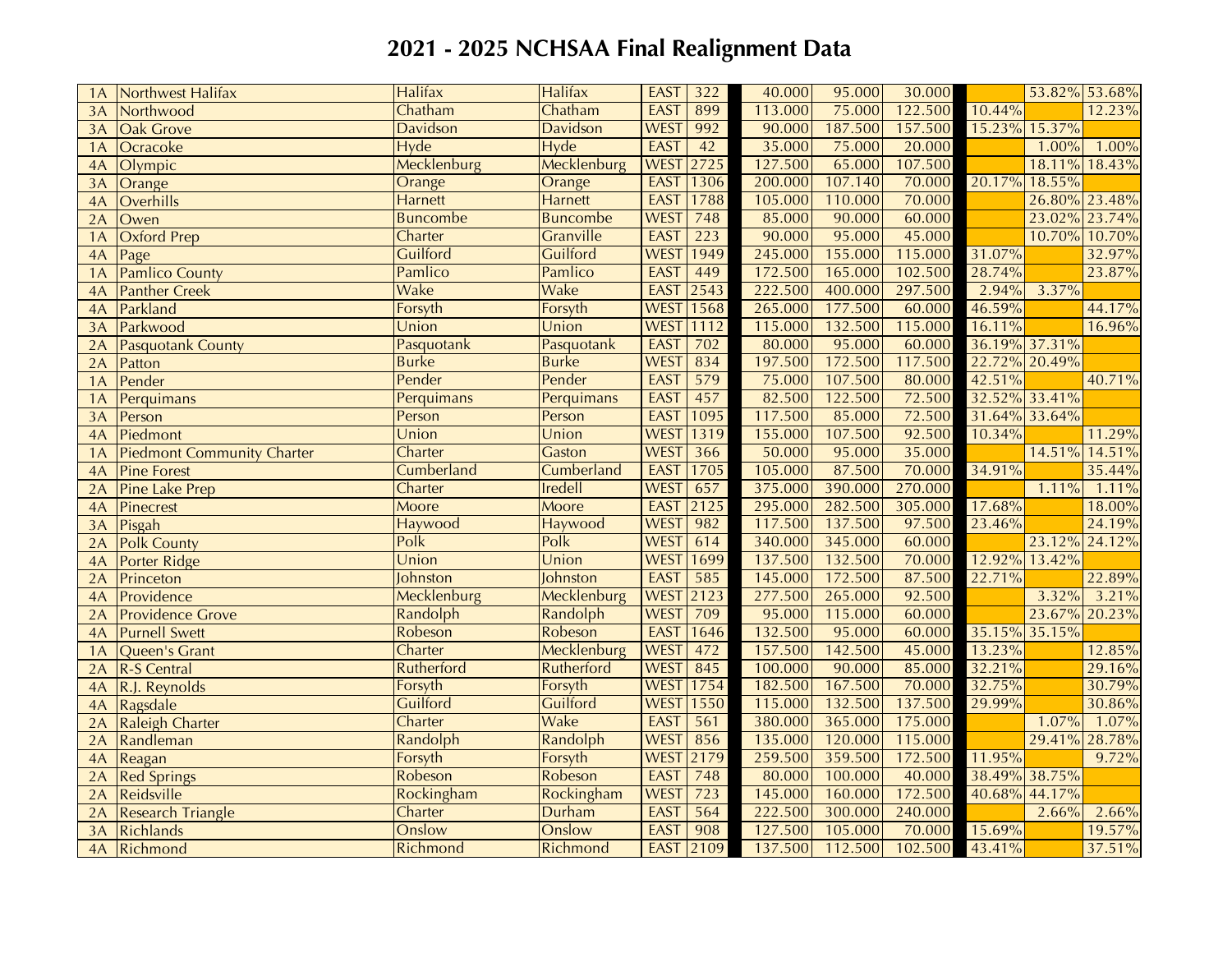| 1A | <b>River Mill</b>         | Charter               | Alamance            | EAST        | 207  | 70.000  | 95.000  | 55.000  |               | 11.84% 11.84% |        |
|----|---------------------------|-----------------------|---------------------|-------------|------|---------|---------|---------|---------------|---------------|--------|
| 4A | <b>Riverside-Durham</b>   | Durham                | <b>Durham</b>       | <b>EAST</b> | 1852 | 110.000 | 70.000  | 65.000  | 31.47%        |               | 27.96% |
| 1A | Riverside-Martin          | <b>Martin</b>         | <b>Martin</b>       | <b>EAST</b> | 515  | 142.500 | 170.000 | 40.000  |               | 41.12% 41.12% |        |
| 2A | <b>Roanoke Rapids</b>     | <b>Roanoke Rapids</b> | Northampton         | <b>EAST</b> | 871  | 102.500 | 115.000 | 60.000  | 37.26%        |               | 46.99% |
| 1A | Robbinsville              | Graham                | Graham              | <b>WEST</b> | 375  | 182.500 | 180.000 | 155.000 |               | 23.10% 26.02% |        |
| 2A | Robinson                  | Cabarrus              | Cabarrus            | <b>WEST</b> | 870  | 132.500 | 115.000 | 60.000  | 24.86%        |               | 24.90% |
| 3A | <b>Rockingham County</b>  | Rockingham            | Rockingham          | <b>WEST</b> | 1082 | 172.500 | 145.000 | 105.000 |               | 21.31% 21.60% |        |
| 3A | <b>Rocky Mount</b>        | <b>Nash</b>           | <b>Nash</b>         | <b>EAST</b> | 1215 | 122.500 | 85.000  | 65.000  |               | 42.45% 46.01% |        |
| 1A | <b>Rocky Mount Prep</b>   | Charter               | <b>Nash</b>         | <b>EAST</b> | 266  | 97.500  | 80.000  | 30.000  | 38.45%        |               | 28.97% |
| 4A | <b>Rocky River</b>        | Mecklenburg           | Mecklenburg         | <b>WEST</b> | 1673 | 167.500 | 85.000  | 45.000  |               | 34.18% 33.26% |        |
| 4A | Rolesville                | Wake                  | Wake                | <b>EAST</b> | 2272 | 115.000 | 140.000 | 125.000 |               | 16.98% 16.80% |        |
| 1A | Rosewood                  | Wayne                 | Wayne               | <b>EAST</b> | 456  | 155.000 | 180.000 | 152.500 | 26.60%        |               | 25.27% |
| 1A | Rosman                    | <b>Transylvania</b>   | <b>Transylvania</b> | <b>WEST</b> | 299  | 60.000  | 95.000  | 40.000  |               | 27.69%        | 27.69% |
| 1A | <b>Roxboro Community</b>  | Charter               | Person              | <b>EAST</b> | 388  | 100.000 | 155.000 | 40.000  |               | 7.24%         | 7.24%  |
| 2A | Salisbury                 | Rowan                 | Rowan               | <b>WEST</b> | 858  | 332.500 | 247.500 | 225.000 | 39.41%        |               | 40.58% |
| 4A | Sanderson                 | Wake                  | Wake                | <b>EAST</b> | 1801 | 197.500 | 107.500 | 70.000  |               | 19.78% 20.44% |        |
| 3A | Scotland                  | Scotland              | Scotland            | <b>EAST</b> | 1509 | 150.000 | 150.000 | 97.500  | 38.43%        |               | 50.30% |
| 2A | Seaforth                  | Chatham               | Chatham             | <b>EAST</b> | 680  | 113.000 | 75.000  | 122.500 | 10.44%        |               | 12.23% |
| 3A | Seventy-First             | <b>Cumberland</b>     | <b>Cumberland</b>   | <b>EAST</b> | 1563 | 95.000  | 170.000 | 55.000  | 41.85%        |               | 43.93% |
| 2A | Shelby                    | Cleveland             | Cleveland           | <b>WEST</b> | 827  | 160.000 | 162.500 | 185.000 | 42.94%        |               | 42.61% |
| 3A | Smithfield-Selma          | Johnston              | Johnston            | <b>EAST</b> | 1284 | 105.000 | 90.000  | 70.000  | 36.87%        |               | 34.09% |
| 3A | <b>Smoky Mountain</b>     | Jackson               | Jackson             | <b>WEST</b> | 864  | 167.500 | 105.000 | 70.000  |               | 20.05% 20.46% |        |
| 3A | South Brunswick           | <b>Brunswick</b>      | <b>Brunswick</b>    | <b>EAST</b> | 1033 | 122.500 | 132.500 | 70.000  | 28.98%        |               | 30.82% |
| 4A | <b>South Caldwell</b>     | Caldwell              | Caldwell            | <b>WEST</b> | 1630 | 150.000 | 172.500 | 70.000  |               | 24.76% 22.70% |        |
| 3A | <b>South Central</b>      | Pitt                  | Pitt                | <b>EAST</b> | 1567 | 192.500 | 210.000 | 60.000  | 33.31%        |               | 35.87% |
| 2A | South Columbus            | <b>Columbus</b>       | <b>Columbus</b>     | <b>EAST</b> | 718  | 87.500  | 80.000  | 30.000  | 36.06%        |               | 36.26% |
| 1A | <b>South Creek</b>        | Martin                | <b>Martin</b>       | <b>EAST</b> | 226  | 50.000  | 80.000  | 30.000  |               | 42.44% 42.44% |        |
| 1A | <b>South Davidson</b>     | Davidson              | Davidson            | <b>WEST</b> | 395  | 95.000  | 172.500 | 55.000  |               | 27.50% 27.42% |        |
| 4A | <b>South Garner</b>       | Wake                  | Wake                | <b>EAST</b> | 2100 | 70.000  | 70.000  | 65.000  |               | 27.90% 27.90% |        |
| 2A | South Granville           | Granville             | Granville           | <b>EAST</b> | 840  | 212.500 | 165.000 | 105.000 | 17.88%        |               | 14.43% |
| 4A | South Iredell             | <b>Iredell</b>        | <b>Iredell</b>      | <b>WEST</b> | 1637 | 162.500 | 105.000 | 95.000  | 10.52%        |               | 9.10%  |
| 3A | South Johnston            | Johnston              | Johnston            | EAST        | 1285 | 105.000 | 75.000  | 70.000  | 26.36%        |               | 26.12% |
| 2A | South Lenoir              | Lenoir                | Lenoir              | <b>EAST</b> | 710  | 80.000  | 100.000 | 45.000  | 30.81%        |               | 29.45% |
| 4A | South Mecklenburg         | Mecklenburg           | Mecklenburg         | <b>WEST</b> | 3376 | 200.000 | 207.500 | 107.500 |               | 19.59% 18.31% |        |
| 3A | South Point               | Gaston                | Gaston              | <b>WEST</b> | 998  | 127.500 | 102.500 | 60.000  |               | 15.42%        | 13.66% |
| 3A | South Rowan               | Rowan                 | Rowan               | <b>WEST</b> | 942  | 105.000 | 100.000 | 87.500  |               | 29.79% 27.80% |        |
| 1A | South Stanly              | <b>Stanly</b>         | <b>Stanly</b>       | <b>WEST</b> | 556  | 155.000 | 92.500  | 77.500  | 23.11%        |               | 22.22% |
| 1A | <b>South Stokes</b>       | Stokes                | <b>Stokes</b>       | <b>WEST</b> | 519  | 117.500 | 155.000 | 82.500  |               | 24.42% 22.15% |        |
| 4A | <b>South View</b>         | Cumberland            | Cumberland          | <b>EAST</b> | 1642 | 105.000 | 117.500 | 92.500  | 34.72%        |               | 36.99% |
| 4A | <b>Southeast Guilford</b> | Guilford              | Guilford            | <b>WEST</b> | 1427 | 137.500 | 232.500 | 117.500 | 17.53%        |               | 18.88% |
| 1A | Southeast Halifax         | <b>Halifax</b>        | <b>Halifax</b>      | <b>EAST</b> | 238  | 40.000  | 85.000  | 30.000  |               | 70.90% 55.51% |        |
| 4A | <b>Southeast Raleigh</b>  | Wake                  | Wake                | <b>EAST</b> | 1852 | 325.000 | 330.000 | 152.500 |               | 31.71% 33.40% |        |
| 4A | Southern Alamance         | Alamance              | Alamance            | EAST        | 1461 | 110.000 | 110.000 |         | 92.500 19.09% |               | 18.83% |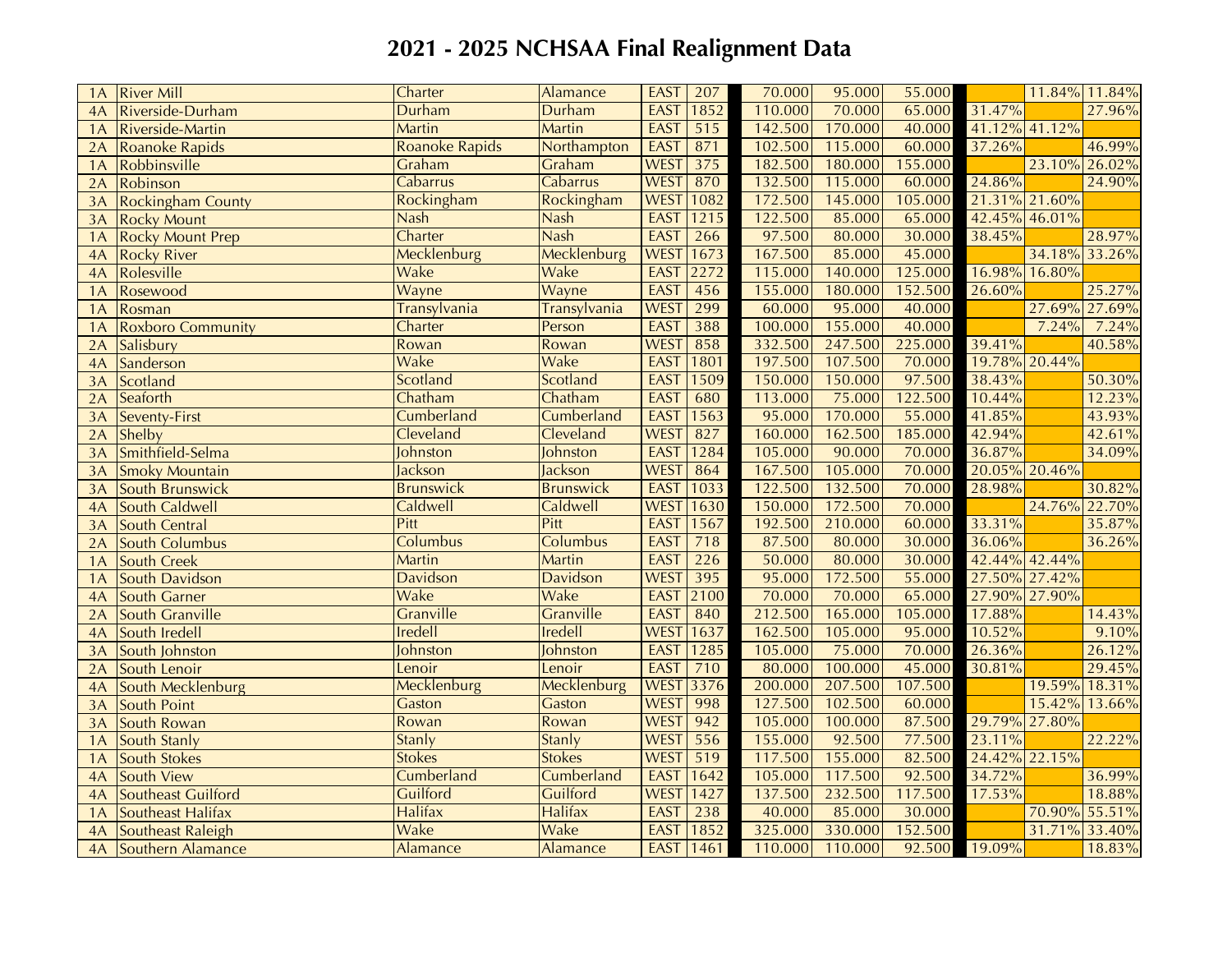| 3A | Southern Durham                          | Durham          | Durham          |                  | <b>EAST 1575</b> | 160.000 | 132.500 | 72.500  | 38.88%   |               | 38.43%        |
|----|------------------------------------------|-----------------|-----------------|------------------|------------------|---------|---------|---------|----------|---------------|---------------|
| 3A | <b>Southern Guilford</b>                 | Guilford        | Guilford        | <b>WEST</b> 1096 |                  | 85.000  | 100.000 | 45.000  | 35.95%   |               | 37.70%        |
| 3A | Southern Lee                             | Lee             | Lee             | <b>EAST</b>      | 1194             | 127.500 | 137.500 | 70.000  | 34.82%   |               | 27.50%        |
| 3A | <b>Southern Nash</b>                     | <b>Nash</b>     | Nash            | <b>EAST</b>      | 1114             | 117.500 | 85.000  | 105.000 | 28.92%   |               | 27.74%        |
| 1A | Southern Wake Academy                    | Charter         | Wake            | <b>EAST</b>      | 403              | 30.000  | 30.000  | 30.000  |          | 4.00%         | 4.00%         |
| 3A | Southern Wayne                           | Wayne           | Wayne           | <b>EAST</b>      | 1051             | 100.000 | 105.000 | 70.000  | 38.48%   |               | 36.12%        |
| 1A | Southside                                | <b>Beaufort</b> | <b>Beaufort</b> | <b>EAST</b>      | 406              | 97.500  | 110.000 | 50.000  | 38.20%   |               | 33.91%        |
| 2A | SouthWest Edgecombe                      | Edgecombe       | Edgecombe       | <b>EAST</b>      | 814              | 95.000  | 117.500 | 82.500  | 40.67%   |               | 38.95%        |
| 4A | <b>Southwest Guilford</b>                | Guilford        | Guilford        | <b>WEST</b>      | 1774             | 202.500 | 185.000 | 70.000  | 24.81%   |               | 22.56%        |
| 2A | <b>Southwest Onslow</b>                  | Onslow          | Onslow          | <b>EAST</b>      | 706              | 127.500 | 142.500 | 60.000  | 20.80%   |               | 28.95%        |
| 2A | Southwestern Randolph                    | Randolph        | Randolph        | <b>WEST</b>      | 851              | 85.000  | 115.000 | 50.000  | 25.43%   |               | 22.94%        |
| 2A | <b>Spring Creek</b>                      | Wayne           | Wayne           | <b>EAST</b>      | 728              | 75.000  | 90.000  | 50.000  | 33.81%   |               | 32.20%        |
| 2A | St. Pauls                                | Robeson         | Robeson         | <b>EAST</b>      | 1002             | 115.000 | 80.000  | 65.000  |          | 34.72% 34.82% |               |
| 3A | St. Stephens                             | Catawba         | Catawba         | <b>WEST</b>      | 1163             | 140.500 | 142.140 | 107.500 |          |               | 23.63% 19.75% |
| 1A | Starmount                                | Yadkin          | Yadkin          | <b>WEST</b>      | 552              | 135.000 | 137.500 | 55.000  | 25.13%   |               | 21.17%        |
| 3A | Statesville                              | Iredell         | Iredell         | <b>WEST</b>      | 1193             | 117.500 | 115.000 | 60.000  | 31.22%   |               | 31.14%        |
| 1A | <b>Sugar Creek Charter School</b>        | Charter         | Mecklenburg     | <b>WEST</b>      | 319              | 80.000  | 80.000  | 25.000  |          |               | 56.11% 35.76% |
| 4A | <b>Sun Valley</b>                        | Union           | Union           | <b>WEST</b>      | 1460             | 152.500 | 62.140  | 70.000  | 11.59%   |               | 12.39%        |
| 2A | <b>Surry Central</b>                     | Surry           | Surry           | <b>WEST</b>      | 687              | 127.500 | 152.500 | 87.500  |          | 31.27% 32.19% |               |
| 1A | <b>Swain County</b>                      | Swain           | Swain           | <b>WEST</b>      | 553              | 130.000 | 180.000 | 110.000 |          | 26.06%        | 25.10%        |
| 3A | Swansboro                                | Onslow          | Onslow          | <b>EAST</b>      | 1086             | 105.000 | 90.000  | 70.000  | 15.29%   |               | 17.85%        |
| 4A | T.C. Roberson                            | <b>Buncombe</b> | <b>Buncombe</b> | <b>WEST</b>      | 1484             | 270.000 | 190.000 | 70.000  |          | 19.01%        | 19.75%        |
| 2A | T.W. Andrews                             | Guilford        | Guilford        | <b>WEST</b>      | 827              | 155.000 | 125.000 | 65.000  | 54.87%   |               | 56.12%        |
| 1A | Tarboro                                  | Edgecombe       | Edgecombe       | <b>EAST</b>      | 514              | 140.000 | 200.000 | 100.000 |          | 45.95%        | 43.90%        |
| 3A | <b>Terry Sanford</b>                     | Cumberland      | Cumberland      | <b>EAST</b>      | 1269             | 185.000 | 140.000 | 82.500  | 35.71%   |               | 38.31%        |
| 1A | The North Carolina Leadership Academy    | Charter         | Forsyth         | <b>WEST</b>      | 234              | 95.000  | 95.000  | 35.000  |          | 2.73%         | 2.73%         |
| 1A | <b>Thomas Jefferson</b>                  | Charter         | Rutherford      | <b>WEST</b>      | 355              | 107.500 | 147.500 | 97.500  |          | 11.01%        | 11.01%        |
| 1A | Thomasville                              | Thomasville     | Davidson        | <b>WEST</b>      | 638              | 90.000  | 100.000 | 87.500  |          | 47.08%        | 54.39%        |
| 4A | <b>Topsail</b>                           | Pender          | Pender          | <b>EAST</b>      | 1489             | 167.500 | 182.500 | 90.000  | $9.22\%$ |               | 11.61%        |
| 1A | <b>Tri-County Early College</b>          | Cherokee        | Cherokee        | <b>WEST</b>      | 146              | 50.000  | 55.000  | 35.000  |          | 22.22%        | 18.44%        |
| 1A | <b>Triangle Math and Science Academy</b> | Charter         | Wake            | <b>EAST</b>      | 248              | 40.000  | 40.000  | 40.000  |          | 5.22%         | 5.22%         |
| 2A | Trinity                                  | Randolph        | Randolph        | <b>WEST</b>      | 648              | 95.000  | 127.500 | 92.500  | 21.62%   |               | 23.80%        |
| 3A | <b>Triton</b>                            | <b>Harnett</b>  | <b>Harnett</b>  | <b>EAST</b>      | 1217             | 105.000 | 105.000 | 70.000  | 32.07%   |               | 32.22%        |
| 3A | Tuscola                                  | Haywood         | Haywood         | <b>WEST</b>      | 948              | 100.000 | 100.000 | 70.000  |          | 24.34%        | 22.56%        |
| 1A | Union                                    | Sampson         | <b>Sampson</b>  | <b>EAST</b>      | 435              | 50.000  | 45.000  | 25.000  | 41.20%   |               | 42.18%        |
| 1A | <b>Union Academy</b>                     | Charter         | Union           | <b>WEST</b>      | 505              | 140.000 | 157.500 | 60.000  |          | 9.14%         | 9.14%         |
| 3A | <b>Union Pines</b>                       | Moore           | Moore           | <b>EAST</b>      | 1367             | 180.000 | 105.000 | 70.000  | 18.93%   |               | 19.89%        |
| 1A | <b>Uwharrie Charter</b>                  | Charter         | Randolph        | <b>WEST</b>      | 601              | 115.000 | 185.000 | 85.000  |          | 14.59%        | 14.59%        |
| 4A | Vance (Julius L. Chambers)               | Mecklenburg     | Mecklenburg     | <b>WEST</b>      | 2312             | 142.500 | 110.000 | 162.500 |          | 40.39%        | 36.54%        |
| 1A | <b>Vance Charter</b>                     | Charter         | Vance           | EAST             | 317              | 60.000  | 112.500 | 67.500  |          | 13.02%        | 13.02%        |
| 3A | <b>Vance County</b>                      | Vance           | Vance           | <b>EAST</b>      | 1245             | 70.000  | 92.500  | 65.000  |          | 51.10% 57.77% |               |
| 1A | Voyager                                  | Charter         | <b>Durham</b>   | <b>EAST</b>      | 411              | 195.000 | 225.000 | 85.000  |          | 7.87%         | 7.87%         |
| 4A | <b>Wake Forest</b>                       | Wake            | Wake            | <b>EAST</b>      | 2290             | 165.000 | 160.000 | 157.500 |          |               | 13.59% 10.97% |